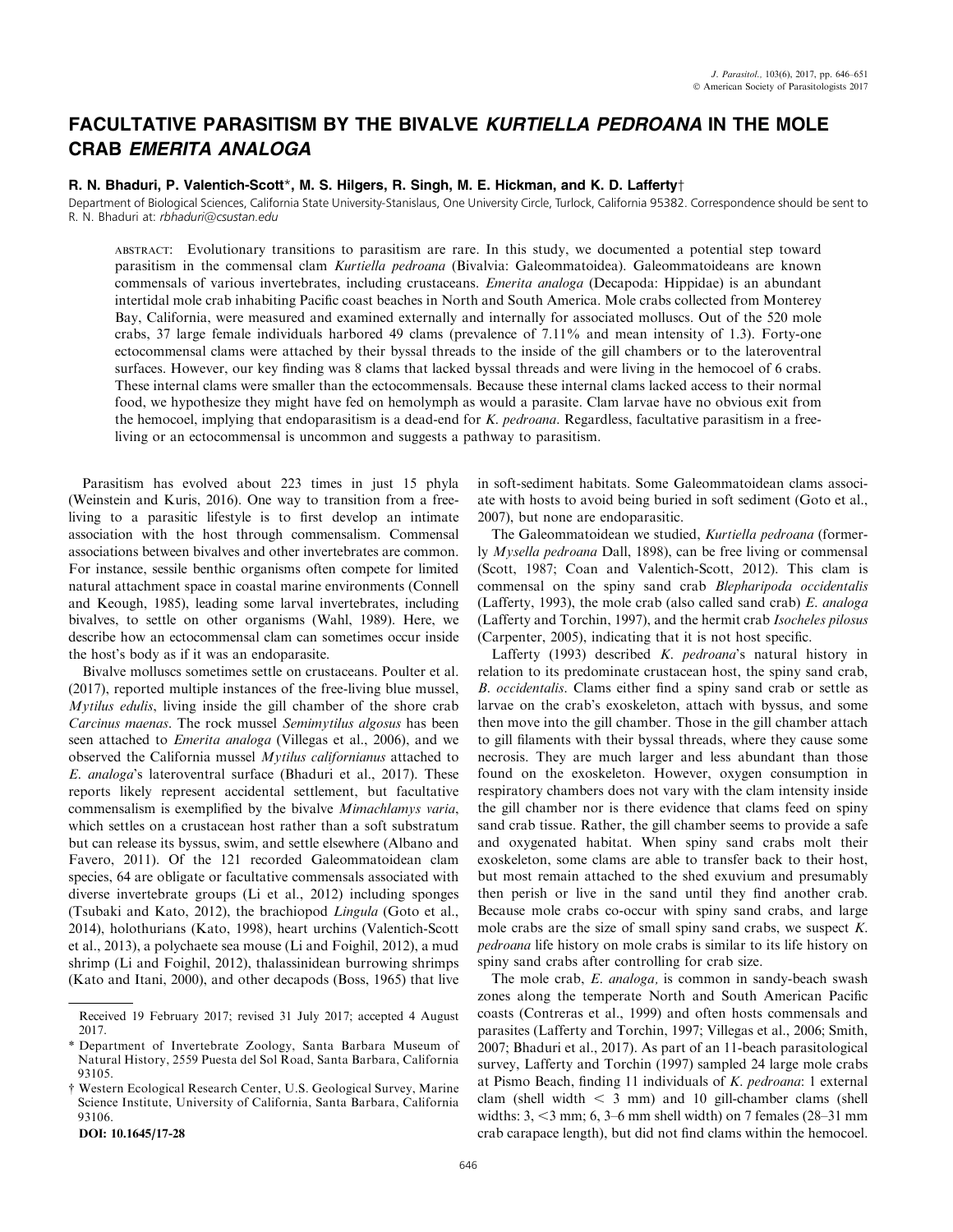|                    |                 |                  | cass. This includes the number of Karnena pearbana per size class range<br>and the proportion of the clam sample found in each host size class. |            |
|--------------------|-----------------|------------------|-------------------------------------------------------------------------------------------------------------------------------------------------|------------|
| Host crab          |                 |                  | Bivalve                                                                                                                                         |            |
|                    | Emerita analoga | K. pedroana      |                                                                                                                                                 |            |
| Size range<br>(mm) | No.<br>sampled  | No.<br>inhabited | No.<br>individuals                                                                                                                              | Proportion |

TABLE I. The number of crab hosts sampled and inhabited by crab size class. This includes the number of Kurtiella pedroana per size class range

| Size range<br>(mm) | No.<br>sampled | No.<br>inhabited | No.<br>individuals | Proportion |
|--------------------|----------------|------------------|--------------------|------------|
| $10.1 - 14$        | 169            | 0                | $\Omega$           | 0          |
| $14.1 - 18$        | 108            | 3                | 3                  | 0.03       |
| $18.1 - 22$        | 164            | 17               | 20                 | 0.12       |
| $22.1 - 26$        | 71             | 15               | 22                 | 0.31       |
| $26.1 - 30$        | 8              | $\mathfrak{D}$   | 4                  | 0.50       |
| Total              | 520            | 37               | 49                 |            |

In our study, we investigated the distribution and abundance of K. pedroana on mole crabs and documented what appears to be simultaneous commensal and facultative (but dead-end) endoparasitism.

### MATERIALS AND METHODS

Field sampling was conducted in the swash zone at Del Monte Beach in Monterey Bay, California  $(36.80^{\circ}N, 121.90^{\circ}W)$  between August 2014 and November 2015. Mole crabs were collected by perturbing the sandy surface with a shovel until liquefaction occurred. The collected material was sieved through a 1-mm mesh,  $\sim$ 12<sup> $\prime\prime$ </sup> in diameter, and mole crabs were captured as they emerged from the sediments with the receding waves. Specimens were transferred by hand into an iced cooler, transported to the laboratory, and frozen for future analysis.

Each mole crab was measured using Vernier calipers (total carapace length, in millimeters). To examine the relationship between mole crab size and clam abundance, crabs were subdivided into 5 (4-mm size) groups: 11.1–14, 14.1–18, 18.1– 22, 22.1–26, and 26.1–30 mm. Each mole crab was sexed; for females, non-gravid vs. gravid conditions were noted. The mole crab's external body surface was examined for ectocommensals and their positions recorded. Using a small pair of scissors, an incision along the mid-dorsal line was cut and the carapace removed. A binocular stereomicroscope (Olympus  $10\times$  dissecting microscope; Olympus, Philadelphia, Pennsylvania) was used to examine endosymbionts. Bivalve specimens were identified using taxonomic keys (Coan and Valentich-Scott, 2012). When K. pedroana was observed, it was photographed, measured (in millimeters), and its microhabitat noted. The latter included the mole crab's external surface, the gill chamber, and the hemocoel. Several K. *pedroana* were preserved with 70% ethanol and deposited as voucher specimens in the Santa Barbara Museum of Natural History, California, under the accession number 2014– 024 and catalogued as SBMNH 453415 and 462475.

We looked for patterns to better understand how internal and external clams were distributed amongst the mole crab population. Prevalence (proportion colonized by clams) and mean intensity (number of clams per colonized mole crabs) were calculated (Bush et al., 1997). Prevalence and its relationship with mole crab sex were analyzed using the Fisher's exact test. Chisquare  $(\chi^2)$  tests were employed to compare mole crab sex ratio



FIGURE 1. Relationship between Emerita analoga size and Kurtiella pedroana abundance.

and to compare clam distributions among different locations on or in the mole crab. To assess size differences between males and females, as well as gravid and non-gravid individuals, unpaired ttests were used. Fisher's exact test was also used to compare the clam distribution on gravid and non-gravid females. Mole crab size and clam abundance were log-transformed to meet assumptions of normality and homoscedasticity. A linear regression was used to determine whether the clam abundance differed with respect to carapace length. A one-way ANOVA was applied to test differences between the sizes of clams that were found on an external surface, within the gill chamber, and inside the hemocoel.  $P$ -values  $\leq 0.05$  were considered statistically significant.

#### RESULTS

In total, 520 mole crabs were examined. Most (77.1%) were females ( $\chi^2$  = 152.93, P < 0.001). Mole crabs were 10.1–29.6 mm (avg. 17.3 mm) in length, with smaller  $10.1-17.1$  mm (avg. 12.8) mm) males and significantly larger females (11.2–29.6 mm; avg. 18.6 mm;  $t = 22.1$ ,  $P < 0.001$ ). Of the 401 females, 100 (24.9%) were gravid and were significantly larger (avg. 20.0 mm) than were non-gravid females (18.2 mm;  $t = -5.1$ ,  $P < 0.001$ ). Table I summarizes clam abundances per 5 (4-mm) mole crab size groups. Of the 520 mole crabs examined, 37 harbored 49 clam individuals (7.1% prevalence, with a 1.3 mean intensity). There was a significant difference in prevalence between sexes; only females had clams (Fisher's exact test:  $P < 0.0001$ ). Of these 37 females with clams, 20 (54%) were gravid. There was no significant difference in clam counts between gravid and non-gravid females (Fisher's exact test,  $P > 0.05$ ).

Clam counts increased with carapace length. Although the average length was 17.3 mm, only adult crabs measuring  $>17.2$ mm had clams. There was a positive correlation between carapace length and clam abundance (Fig. 1;  $F = 6.76$ ,  $R^2 = 0.162$ ,  $P =$ 0.01). Spatial distribution patterns revealed significant differences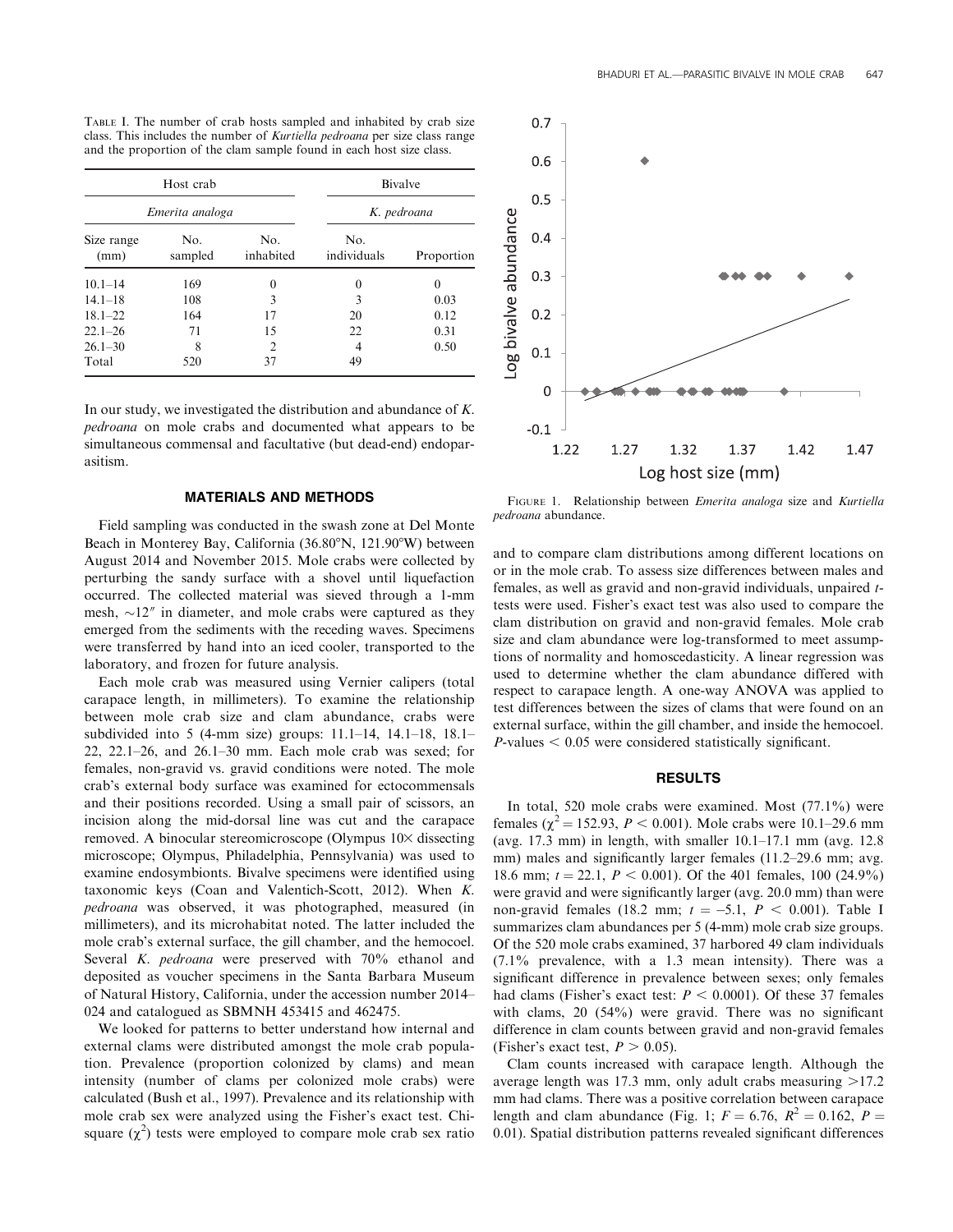in attachment sites, with 62% of clams documented as ectocommensals, 21% within the gill chamber, and 17% inside the hemocoel ( $\chi^2 = 17.15$ ,  $P < 0.001$ ).

Ectocommensal clams were attached by byssal threads to lateroventral surfaces (size range  $= 0.6-5.6$  mm; mean size  $= 3.3$ ) mm) or inside the gill chambers (size range  $= 1.6 - 4.8$  mm; mean size  $= 3.1$  mm; Fig. 2A–D). The mean intensity for the ectocommensal clams was 1.26 (max  $=$  5). We found 8 clams (size range  $= 0.6-4.4$  mm; mean size  $= 2.4$  mm; Fig. 2E–F) inside the hemocoel of 6 mole crabs, with a mean intensity of 1.3 (max  $=$ 2). The clams inside the hemocoel were not attached via byssus. One crab had 2 clams in the hemocoel around the mid/hind gut junction. Veliger larvae consistent with clam larvae were sometimes found inside the hemocoel as well.

There was a significant difference in clam sizes in the 3 microhabitats ( $F_{2,44} = 3.61, P = 0.03$ ; Fig. 3). Post hoc comparisons using the Tukey HSD test indicated that external clams did not differ significantly from those found within the gill chamber ( $Q = 0.51$ ,  $P > 0.05$ ), but external and gill-chamber clams were significantly larger than those found inside the hemocoel ( $Q = 3.78$ ,  $P = 0.03$ ).

### **DISCUSSION**

The most remarkable finding in our study was the several clams inside the mole crab's hemocoel. Larval stages of trematodes, tapeworms, acanthocephalans, and nematodes have been reported from the hemocoel inside the mole crab (Smith, 2007). However, a bivalve has never been documented as endoparasitic in the hemocoel of crustaceans or in any other host. The closest that clams come to endoparasitism is as veligers attached to fish gills or as adults in crab gill chambers or holothurian brachial pockets (Kato, 1998; Lützen, 2011). Also, Entovalva spp. occupy a unique niche amongst the bivalves, being the only known endosymbiotic bivalves to be found in the esophagi of either synaptid or holothurid holothurians (Bristow et al., 2010). The presence of diatoms on this clams' gills may indicate active straining of planktonic organisms from sea water; yet, whether it is a parasite or a commensal is not clear (Bristow et al., 2010). Regardless of the novelty, we consider the hemocoel to be an accidental infection site for K. pedroana.

We are unaware of how a clam gets into the hemocoel, what it feeds on, how it obtains oxygen, if it can reproduce, and whether its larvae can leave the hemocoel. Given the veliger larvae we saw in the hemocoel, the infective stage could be the veliger. The latter might enter through the gut after being ingested by filter-feeding. Or clams might penetrate the gill. Or mole crabs might become infected when the exoskeleton is soft during or after molting. The veliger might land on a freshly molted mole crab and the spat, while looking to attach, might burrow through the soft exoskeleton and come to rest inside the hemocoel. Alternatively, the veligers in the hemocoel were the offspring of endoparasitic clams. Oliver and Lützen  $(2010)$  documented an ectoparasitic galeommatid clam that was fluid-feeding, and it is possible that endoparasitic individuals of K. pedroana fed on hemolymph. Although we suspect that  $K$ . pedroana can feed and grow within the mole crab, it is unlikely that veligers can exit the hemocoel, suggesting that endoparasitism is likely a dead-end for the clam, as happens for many parasites when they infect an accidental host, but a challenge that other parasites, such as schistosomes and various arthropod-transmitted nematodes, have managed to overcome.

No pathology was associated with clams in the hemocoel. Although crabs will respond to larval parasites in the hemocoel with melanization, we did not find any melanization around the clam, including the attachment area, suggesting the immune system did not react to clams in the hemocoel. However, if clams do feed on hemolymph, they might compete with the mole crab for nutrients.

Mole crab size probably affects where the clams attach and how fast they grow. The clams in the hemocoel were significantly smaller than the ectocommensals; most likely, the clams faced space constraints inside the hemocoel that restricted their growth. In addition, the higher clam intensity on the exoskeleton might reflect limited space within the gill chambers. Similar observations were reported for K. pedroana on B. occidentalis (Lafferty, 1993; Boyko and Mikkelsen, 2002) and on *I. pilosus* (Carpenter, 2005). Kurtiella pedroana is often prevalent on B. occidentalis; for instance, 51 of 85 spiny sand crabs  $(60\%)$  harbored K. pedroana, with a mean intensity of 1.89 and up to 22 juveniles per spiny sand crab (Boyko and Mikkelsen, 2002). Furthermore, Lafferty and Torchin (1997) found that clams in the spiny sand crab gill chamber (shell widths:  $6$  [ $\leq$ 3 mm], 20 [3–6 mm], 31 [ $\geq$ 6 mm]) are larger than clams in the gill chamber (shell widths:  $3$  [ $\leq$ 3 mm], 6 [3–6 mm] shell width). Contrary to our observations that K. pedroana occurs only on large-sized and female mole crabs, this clam showed no preference for size or sex in spiny sand crabs. This disparity among crab species probably occurs because mole crabs (and especially males) are small compared to spiny sand crabs, which can grow up to 80 mm (Faulkes and Paul, 1997).

Examples of the fluctuating nature of symbiotic relationships among marine organisms are rare. In 1 nemertean-bivalve association, questions have been raised on whether the ribbon worm is commensalistic or parasitic on the mollusk. The worm Malacobdella arrokeana attaches to the bivalve's mantle and the vacuum force generated by the sucker stretches the host's epithelial cells; moreover, this worm is capable of independent existence, which led to its categorization as a commensal (Va´zquez et al., 2009). This particular relationship was also tested by Alfaya et al. (2015) who reported that, based on stomach content analysis, the nemertean should be considered a commensal, not parasitic. In another bivalve-crab association, the blue mussel, M. edulis, was documented to inhabit the branchial chamber of the shore crab C. maenas, and could act as a facultative commensal or parasite of C. maenas, although it appeared more likely to be a case of accidental colonization with negative outcomes for the colonizer (Poulter et al., 2017). Towanda and Thuesen (2006) found a transitioning relationship between the crab Cancer gracilis and its host jellyfish Phacellophora camtschatica; in this association, the crab juveniles eat host tissue. As they grow, they feed mostly on an amphipod Hyperia medusarum, a harmful parasitoid of their scyphozoan host. Thus, the status of C. gracilis changes from being a parasite to a defensive mutualist. In certain gastropod families, the path between a free-living lifestyle and parasitism has been postulated. For example, young individuals of families Epitoniidae and Coralliophilidae are free-living, but as they grow they attach to soft corals and feed on their host tissue or the mucus that the corals secrete (Robertson, 1981). Some eulimidaean snails cause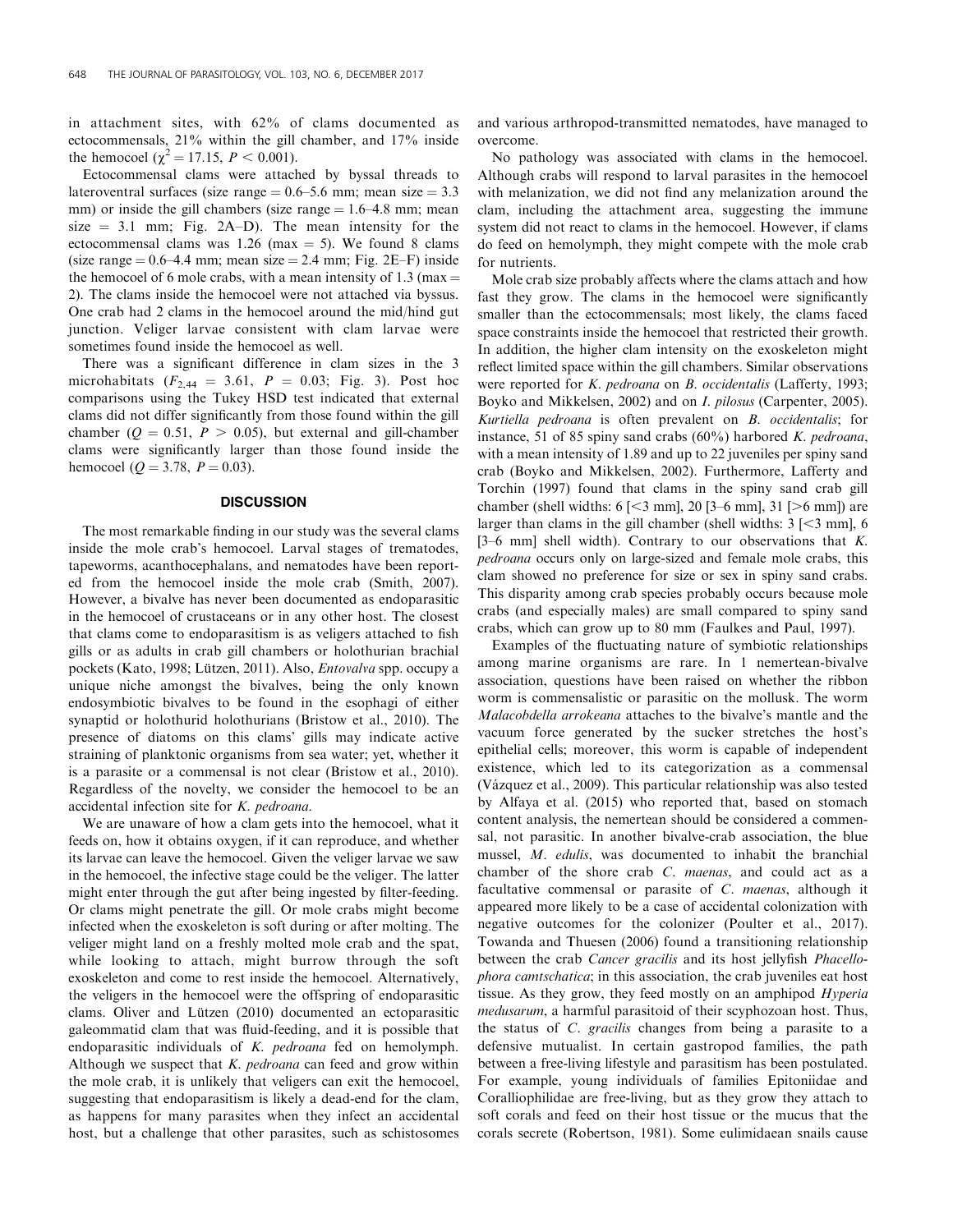

FIGURE 2. Kurtiella pedroana associated with the mole crab *Emerita analoga* (scale bar = 3 mm): (A) A clam on the mole crab, attached with byssal threads; (B) 5 clams inside the gill chamber of a mole crab; (C) 2 clams inside the gill chamber; (D) 1 clam attached to the ventral surface of a female mole crab, amidst egg mass; (E) clam inside the mole crab's hemocoel (see arrow); (F) a close-up of a clam inside the hemocoel. Color version available online.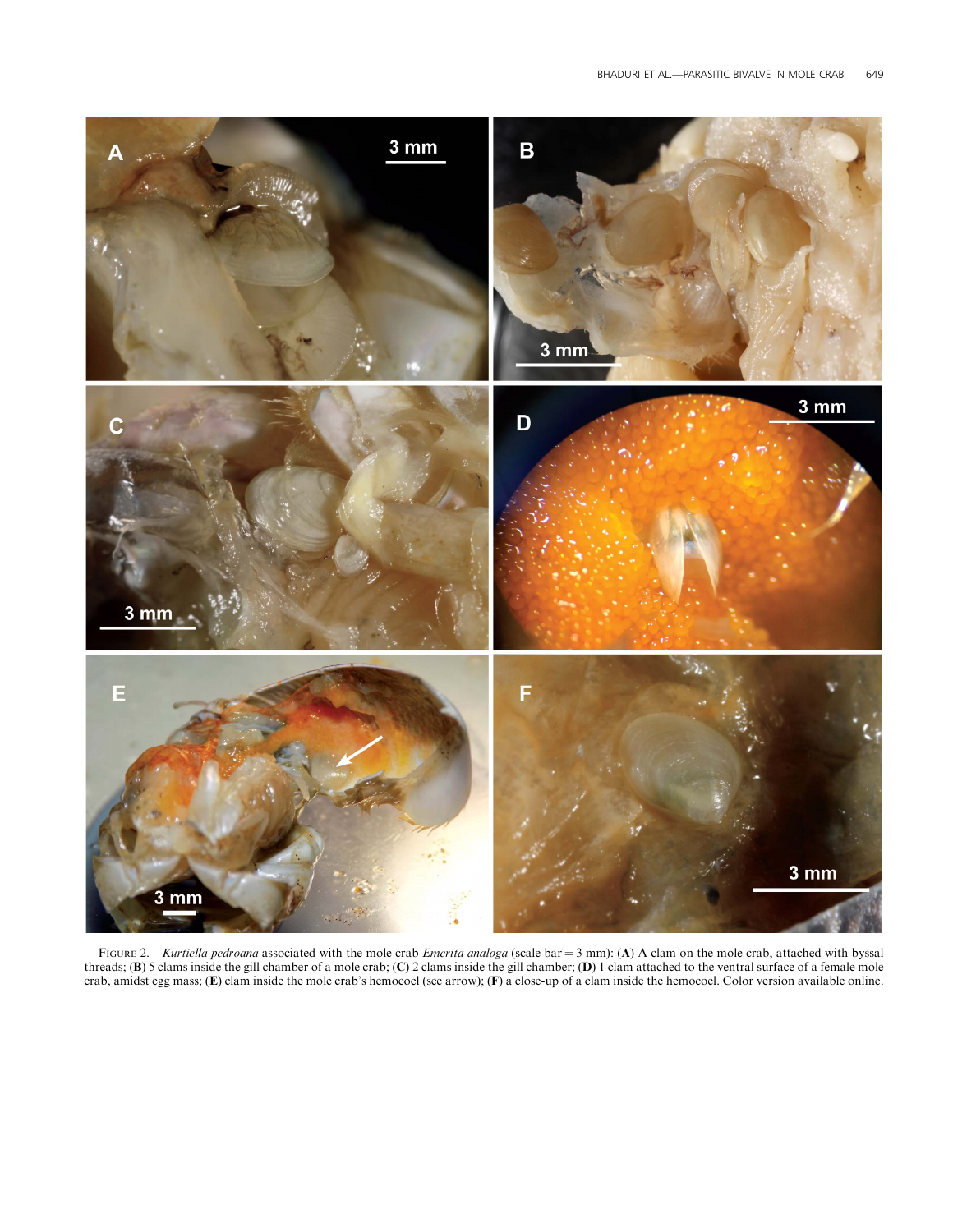

FIGURE 3. Comparison of mean clam size in relation to their location on the mole crab. Error bars represent the standard error.

gall formations on their echinoderm hosts and transition from ectoparasitism to endoparasitism (Warén, 1983).

The transition of K. pedroana from a free-living to a commensal to a possible parasitic lifestyle is an opportunity to study morphological and physiological features of symbioses. Moreover, the unusual occurrence of  $K.$  pedroana inside the mole crab, which we presume to be a dead-end host, could be a step toward evolving an endoparasitic life style for the clam. The road to parasitism is likely filled with many such dead ends; only rarely does a species find an on-ramp to parasitism.

## ACKNOWLEDGMENTS

This research was funded by the California State University Council on Ocean Affairs, Science and Technology (COAST) program. We are grateful to Ryan Hechinger, Armand Kuris, Brian Morton, Mark Torchin, and Jeffrey Shields for offering invaluable feedback on this project. We also thank two anonymous reviewers for their comments on this manuscript. The use of trade, firm, or product names in this document is for descriptive purposes only and does not imply endorsement by the U.S. Government.

#### LITERATURE CITED

- ALBANO, P. G., AND F. FAVERO. 2011. Mimachlamys varia (Mollusca, Bivalvia) epibiontic on Galathea strigosa (Decapoda, Galatheidae) in the North Adriatic Sea. Crustaceana 84: 107–115.
- ALFAYA, J. E., D. E. GALVÁN, A. MACHORDOM, P. E. PENCHASZA-DEH, AND G. BIGATTI. 2015. Malacobdella arrokeana: Parasite

or commensal of the giant clam Panopea abbreviata? Zoological Science 32: 523–530.

- BHADURI, R. N., P. VALENTICH-SCOTT, M. HILGERS, AND R. SINGH. 2017. New host record for the California mussel  $Mvtilus$ californianus (Bivalvia, Mytilidae), epibiotic on the Pacific sand crab *Emerita analoga* (Decapoda, Hippidae) from Monterey Bay, California (USA). Crustaceana 90: 69–75.
- BOSS, K. J. 1965. Symbiotic erycinacean bivalves. Malacologia 3: 183–195.
- BOYKO, C. B., AND P. M. MIKKELSEN. 2002. Anatomy and biology of Mysella pedroana (Mollusca: Bivalvia: Galeommatoidea), and its commensal relationship with Blepharipoda occidentalis (Crustacea: Anomura: Albuneidae). Zoologischer Anzeiger— A Journal of Comparative Zoology 24: 149–160.
- BRISTOW, G. A., B. BERLAND, C. SCHANDER, AND D. T. VO. 2010. A new endosymbiotic bivalve (Heterodonta: Galeommatoidea) from Pacific holothurians. Journal of Parasitology 96: 532– 534.
- BUSH, A. O., K. D. LAFFERTY, J. M. LOTZ, AND A. W. SHOSTAK. 1997. Parasitology meets ecology on its own terms: Margolis et al. revisited. Journal of Parasitology 83: 575–583.
- CARPENTER, S. M. 2005. Mysella pedroana, a commensal bivalve (Lasaeidae) on two decapod crustacean hosts. Nautilus 119: 105–108.
- COAN, E. V., AND P. VALENTICH-SCOTT. 2012. Bivalve seashells of tropical west America. Marine bivalve mollusks from Baja California to Peru. Santa Barbara Museum of Natural History Monographs 6, Santa Barbara, California, 1,258 p.
- CONNELL, J. H., AND M. J. KEOUGH. 1985. Disturbance and patch dynamics of subtidal marine animals on hard substrata. In Ecology of natural disturbances and patch dynamics, S. Pickett and P. White (eds.). Academic Press, San Diego, California, p. 125–151.
- CONTRERAS, H., O. DEFEO, AND E. JARAMILLO. 1999. Life history of Emerita analoga (Stimpson) (Anomura, Hippidae) in a sandy beach of south central Chile. Estuarine Coastal and Shelf Science 48: 10–112.
- FAULKES, Z., AND D. PAUL. 1997. Digging in sand crabs (Decapoda, Anomura, Hippoidea): Interleg coordination. Journal of Experimental Biology 200: 793–805.
- GOTO, R., Y. HAMAMURA, AND M. KATO. 2007. Obligate commensalism of Curvemysella paula (Bivalvia: Galeommatidae) with hermit crabs. Marine Biology 151: 1615–1622.
- GOTO, R., H. ISHIKAWA, Y. HAMAMURA, S. I. SATO, AND M. KATO. 2014. Evolution of symbiosis with Lingula (Brachiopoda) in the bivalve superfamily Galeommatoidea (Heterodonta), with description of a new species of Koreamya. Journal of Molluscan Studies 80: 148–160.
- KATO, M. 1998. Morphological and ecological adaptations in montacutid bivalves endo- and ecto-symbiotic with holothurians. Canadian Journal of Zoology 76: 1403–1410.
- KATO, M., AND G. ITANI. 1995. Commensalism of a bivalve, Peregrinamor ohshimai, with a thalassinidean burrowing shrimp, Upogebia major. Journal of the Marine Biological Association of the U.K. 75: 941–947.
- LAFFERTY, K. D. 1993. Ecology and parasites of the spiny sand crab, Blepharipoda occidentalis. American Zoologist 33: 19A.
- LAFFERTY, K. D., AND M. E. TORCHIN. 1997. Parasites of the sand crabs, Emerita analoga and Blepharipoda occidentalis and the risk of infection for foraging sea otters, Enhydra lutris. Report